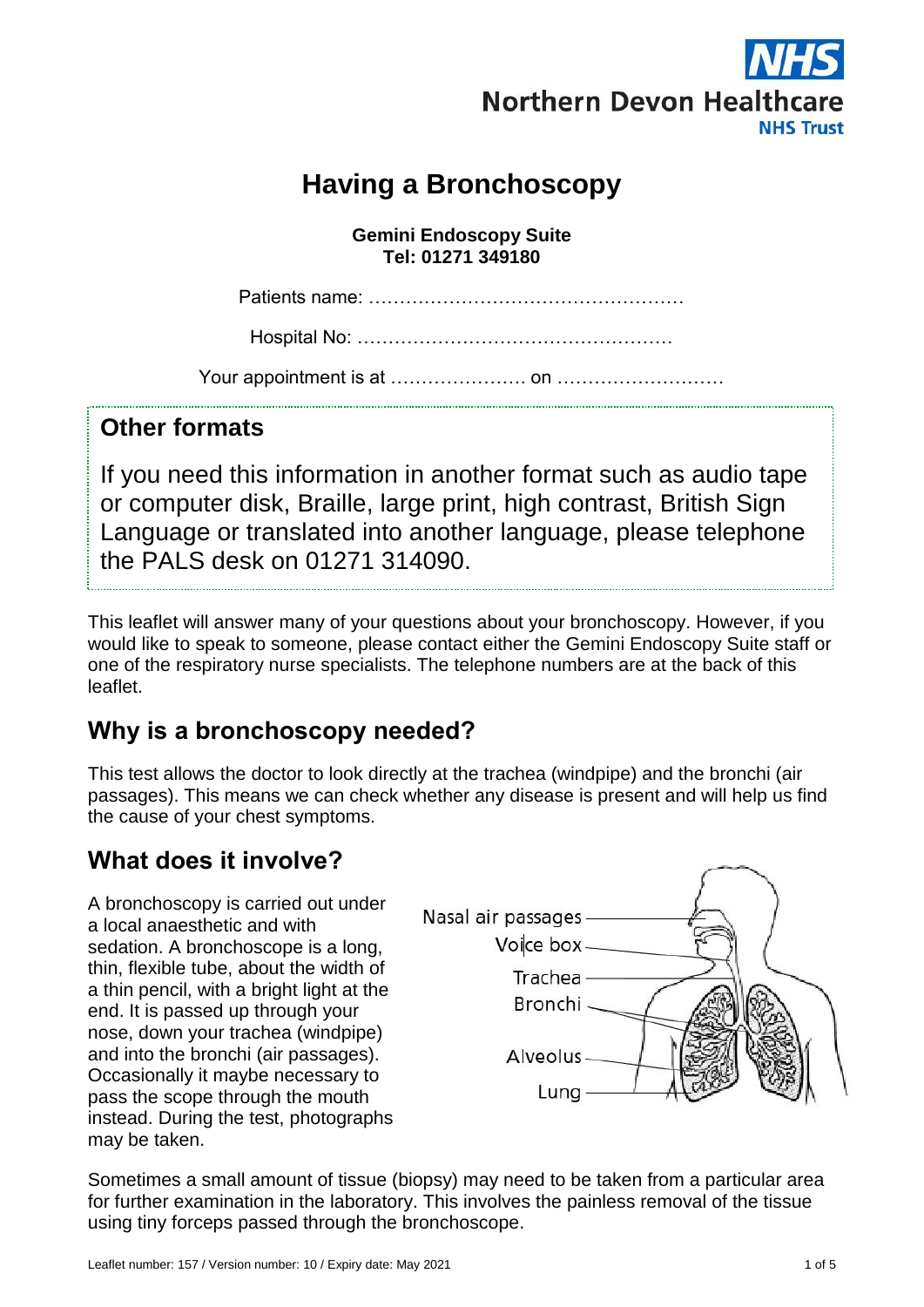We may also take brushings of your lung tissue. This involves passing a fine brush through the bronchoscope and gentle brushing the lung surface to collect some tissue. We may also take washings. This involves passing a small amount of saline down the bronchoscope and then sucking it back out to collect any secretions present to test.

When you come to the department, a nurse will discuss the test with you. This is to ensure that you understand what the test involves. If you have any questions or worries, don't be afraid to ask.

#### **How to find us**

The Gemini Endoscopy Suite is located on Level 0 at the North Devon District Hospital in Barnstaple.

If you come in through the main hospital entrance, use the lifts or stairs to go down to Level 0. On leaving the lift turn right and head for the link corridor. The corridor forms a 'crossroad', take the right turn and follow the corridor up to a double set of doors. Through the doors and the Gemini Endoscopy Suite is on your left.

If you come in from the Endoscopy Drop-off Zone, go through the blue door and the entrance to the Gemini Endoscopy suite is directly opposite.

There is a map at the back of this leaflet.

#### **Special precautions**

If you are taking any of the following medications, please contact the Gemini Endoscopy Suite when you receive your appointment.

- o **Warfarin**
- o **Rivaroxaban**
- o **Dabigatran**
- o **Edoxaban**
- o **Apixaban**
- o **Clopidogrel**
- o **Prasugrel**
- o **Ticagrelor**

If you have any allergies or have had a bad reaction to drugs or other tests, please tell the nurse on admission and/or doctor.

If you are diabetic on medication (insulin or tablets) and need advice, then please contact the Diabetic Liaison Nurse on 01271 322726 or the Gemini Endoscopy Suite.

Should there be any infectious diseases in your house, please inform the unit before your visit.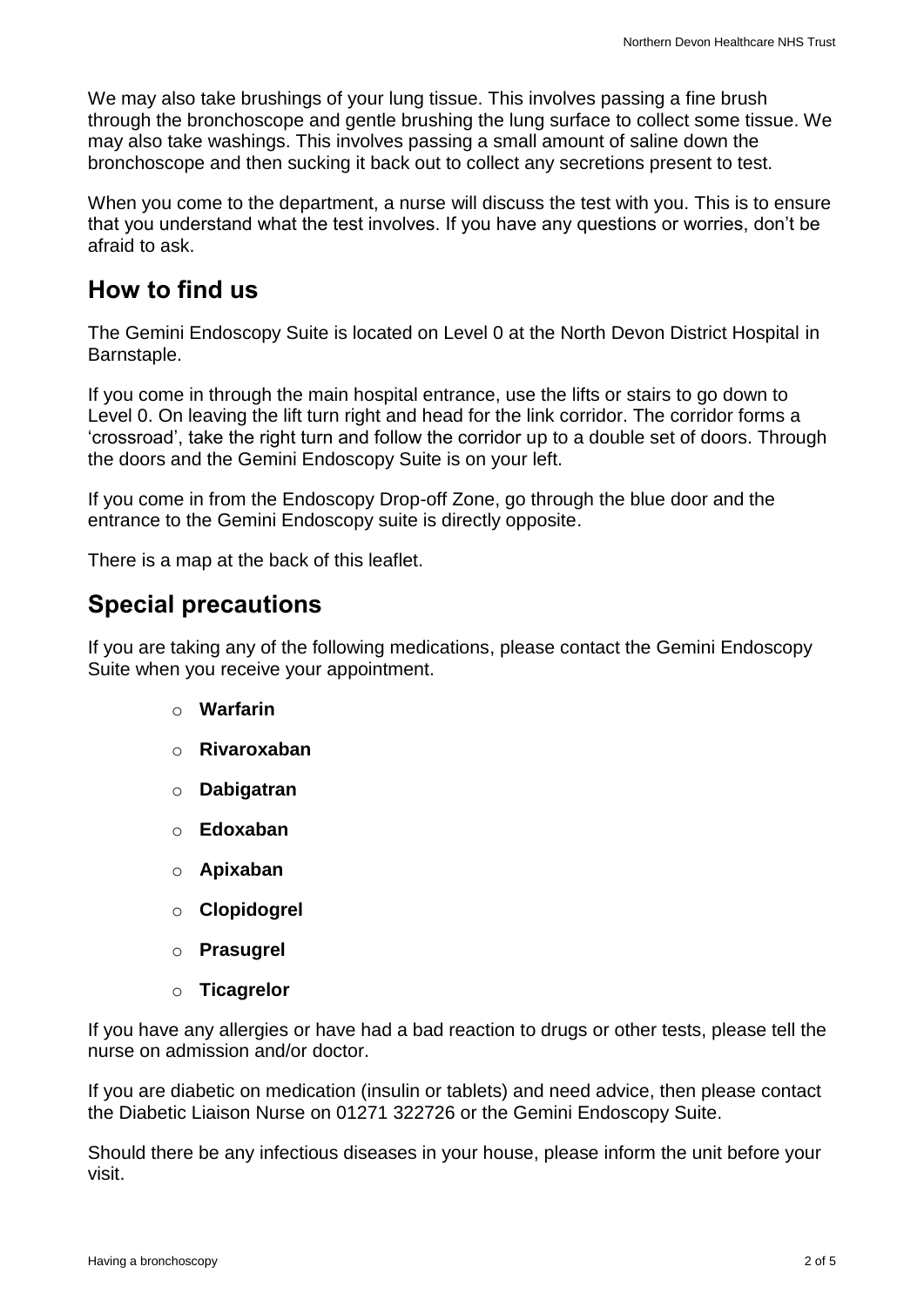## **On the day of your test**

You can continue taking your usual medication

- Have **nothing to eat** and **no milky drinks** for **six hours before** your appointment time.
- You can have clear fluids such as water or squash up until two hours before your procedure. You must be **Nil by Mouth** for **two hours before your procedure**..

## **What to bring**

Please bring:

- Phone numbers for your Next of kin and the person collecting you. (if different)
- A list of or any tablets or medicines that you are taking, including supplements and herbal remediesConsent form (if applicable)
- Your reading glasses

Please wear minimal jewelery, make-up or nail varnish for this appointment

Do not bring any valuables with you to the department, as we cannot take responsibility for any losses.

#### **What will happen during the test?**

You will be made comfortable on a trolley in a sitting position. A local anaesthetic will be given in the form of a spray and gel to numb your nose, throat and voice box. We will also give you a sedative injection into a vein in your arm to make you feel sleepy and relaxed.

The doctor will then pass the bronchoscope gently into your nose or mouth and down into the air passages. More anaesthetic will be sprayed through the bronchoscope. This causes no pain but may be slightly uncomfortable and cause occasional coughing. The tube will not interfere with your breathing. It usually takes about 10-15 minutes to carefully examine all the air passages. When the examination is finished, the bronchoscope is removed quickly and easily causing little discomfort.

## **What should I expect after the test?**

If you are still sleepy from the sedation, we will leave you to rest in the recovery area, where a nurse is always present. Because your throat will be numb, it will be not safe to eat or drink for at least one hour.

After the test you may have a slight nosebleed. If you have had a biopsy (sample of tissue) taken, you may cough up a little blood. This will usually pass off within the next 24 hours and is nothing to worry about. Any soreness in the throat or hoarseness in the voice will also ease within a day or two.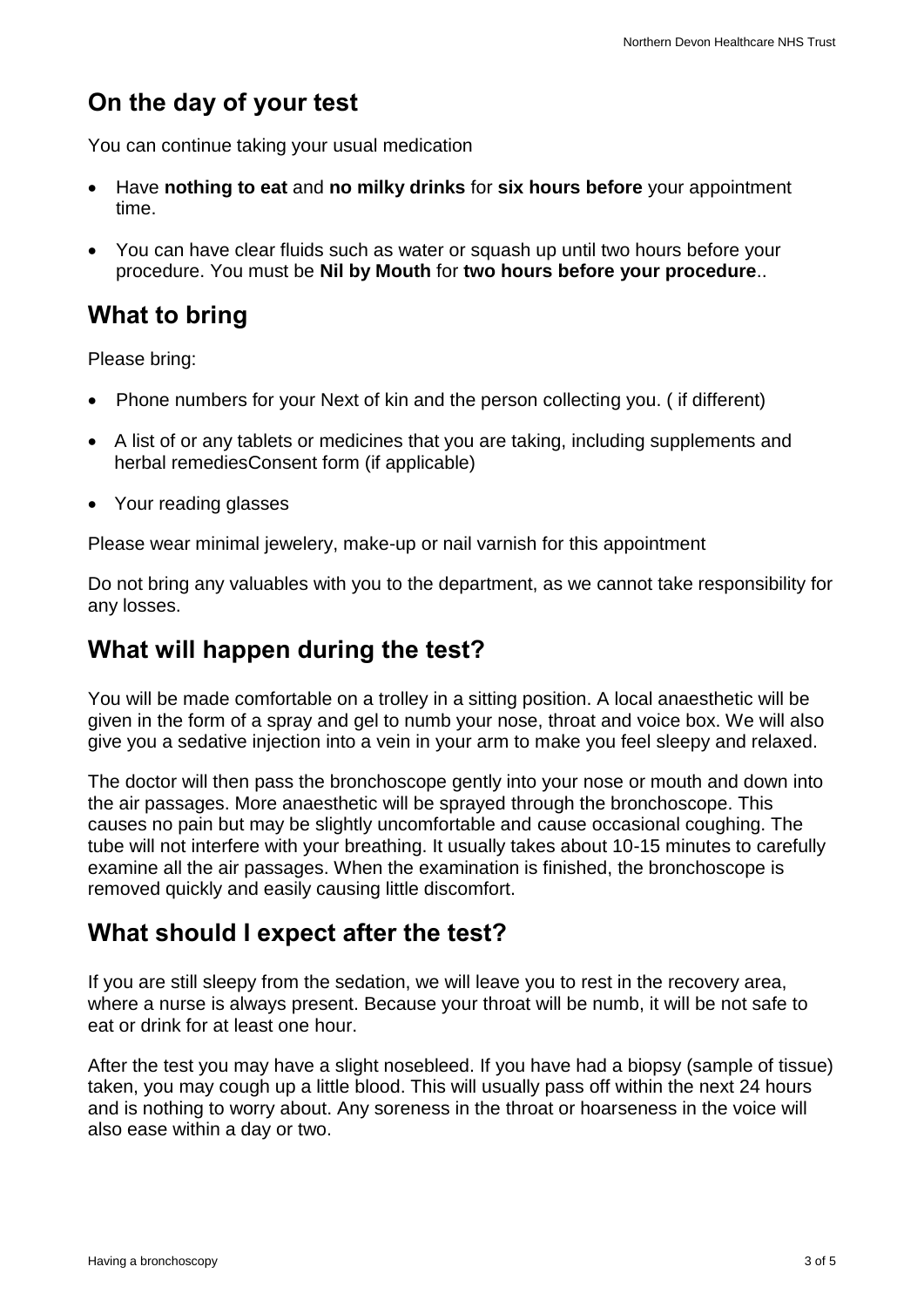## **What are the possible complications?**

This is a safe procedure. Bleeding or respiratory depression can occur, but this is very rare. You will be closely monitored throughout and if there is any cause for concern, the procedure will be stopped immediately.

## **When will I be able to go home?**

Provided you are fully recovered, you will be able to go home within two hours of having the examination. However, it is important that someone comes to pick you up and that you should be accompanied home by a responsible adult who would stay with you for at least 12 hours if you live alone. If this is not possible, please contact the Gemini Endoscopy Suite. The telephone number is at the back of this leaflet.

Once home, it is important to rest quietly for the rest of the day. You **must not** drive a car, sign legal documents, drink alcohol or operate machinery for **24 hours**. It is also advisable to take the next day off work.

#### **Test results**

The results of your test will be discussed with you at your next clinic appointment.

## **Further information**

**If you are not able to attend for your appointment please contact the booking team as soon as possible, as we can offer your appointment to another patient.** 

Doctors and nurses training in Endoscopy at many different levels attend unit or department and will be involved in your care under the direct supervision of experienced consultants and nurses. If you do not wish to be involved in training these experts of the future please contact the Booking Office.

If you have any queries or concerns about your bronchoscopy, please do not hesitate to contact the Gemini Endoscopy Suite.

You can access The Endoscopy Unit webpage on the Northern Devon Healthcare NHS Trust website at www.northdevonhealth.nhs.uk. Go to 'Our services' then 'Endoscopy'. Click on 'Endoscopy FAQ' for more information.

### **Useful telephone numbers**

| <b>Gemini Endoscopy Suite</b>       | 01271 349180 |
|-------------------------------------|--------------|
| <b>Respiratory Nurse Specialist</b> | 01271 311600 |
| Dr A Moody                          | 01271 322739 |
| Dr G Hand                           | 01271 322443 |